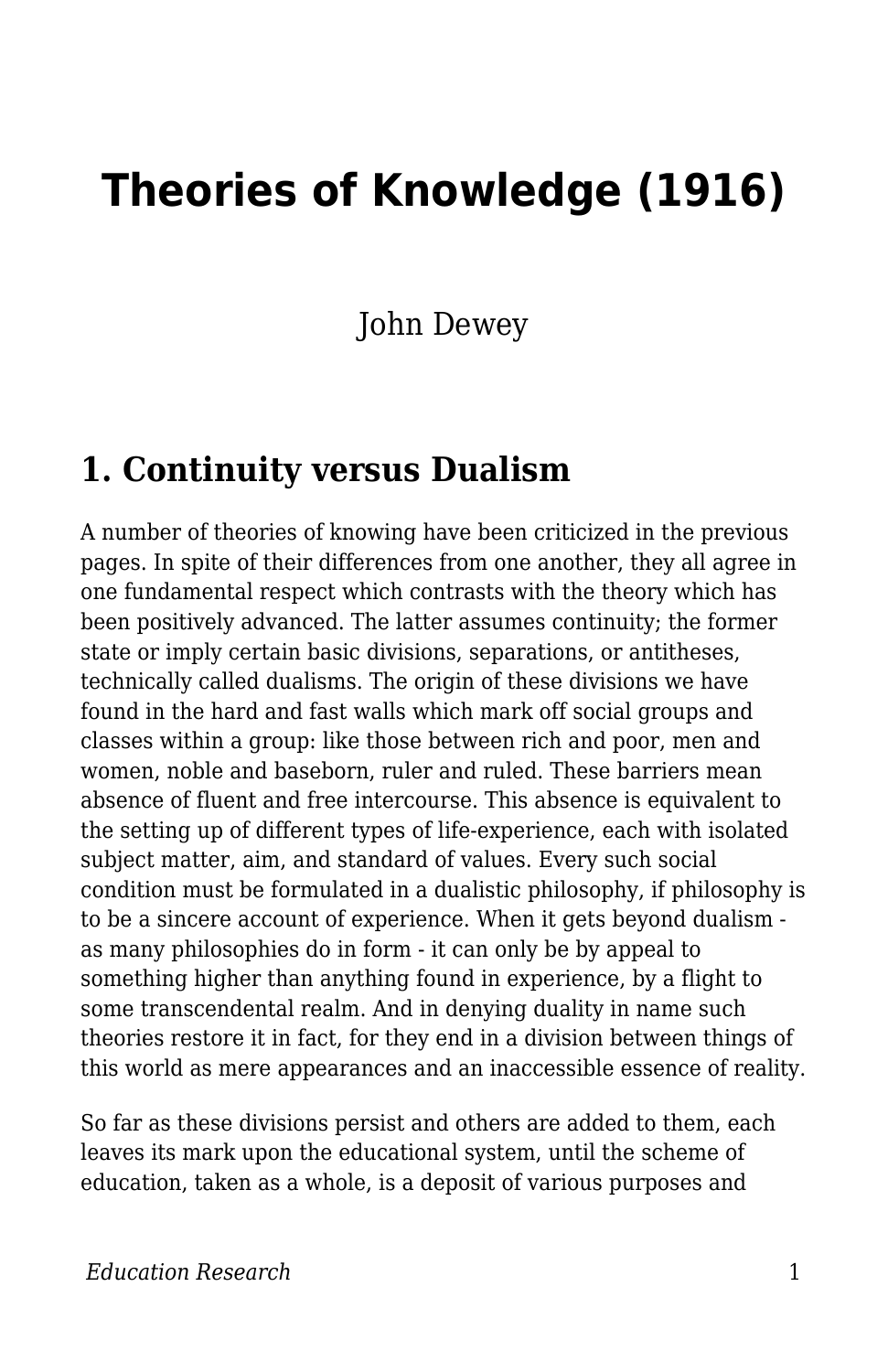procedures. The outcome is that kind of check and balance of segregated factors and values which has been described. (See Chapter XVIII.) The present discussion is simply a formulation, in the terminology of philosophy, of various antithetical conceptions involved in the theory of knowing. In the first place, there is the opposition of empirical and higher rational knowing. The first is connected with everyday affairs, serves the purposes of the ordinary individual who has no specialized intellectual pursuit, and brings his wants into some kind of working connection with the immediate environment. Such knowing is depreciated, if not despised, as purely utilitarian, lacking in cultural significance. Rational knowledge is supposed to be something which touches reality in ultimate, intellectual fashion; to be pursued for its own sake and properly to terminate in purely theoretical insight, not debased by application in behavior. Socially, the distinction corresponds to that of the intelligence used by the working classes and that used by a learned class remote from concern with the means of living. Philosophically, the difference turns about the distinction of the particular and universal. Experience is an aggregate of more or less isolated particulars, acquaintance with each of which must be separately made. Reason deals with universals, with general principles, with laws, which lie above the welter of concrete details. In the educational precipitate, the pupil is supposed to have to learn, on one hand, a lot of items of specific information, each standing by itself, and upon the other hand, to become familiar with a certain number of laws and general relationships. Geography, as often taught, illustrates the former; mathematics, beyond the rudiments of figuring, the latter. For all practical purposes, they represent two independent worlds.

Another antithesis is suggested by the two senses of the word "learning." On the one hand, learning is the sum total of what is known, as that is handed down by books and learned men. It is something external, an accumulation of cognitions as one might store material commodities in a warehouse. Truth exists ready-made somewhere. Study is then the process by which an individual draws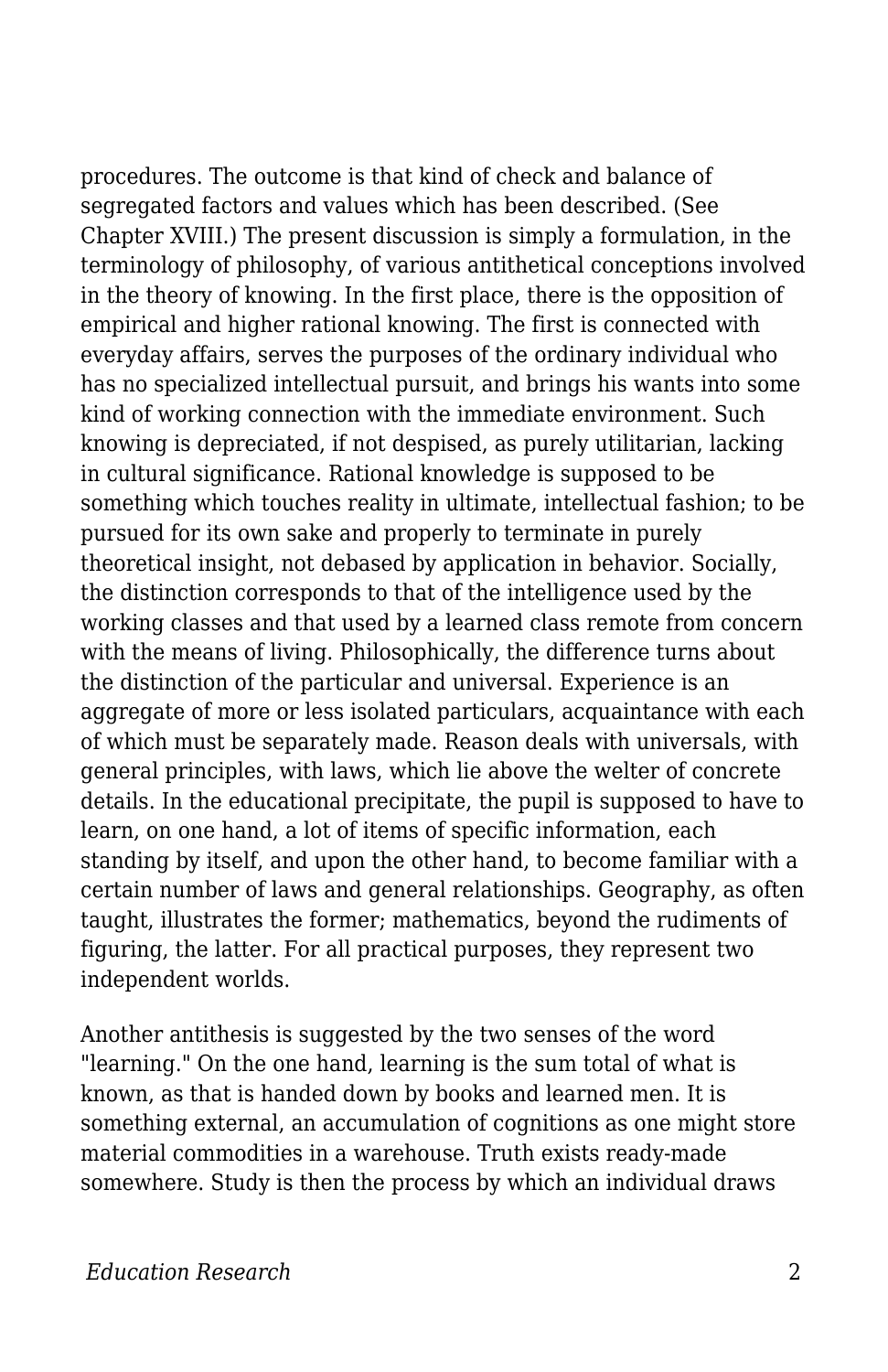on what is in storage. On the other hand, learning means something which the individual does when he studies. It is an active, personally conducted affair. The dualism here is between knowledge as something external, or, as it is often called, objective, and knowing as something purely internal, subjective, psychical. There is, on one side, a body of truth, ready-made, and, on the other, a ready-made mind equipped with a faculty of knowing - if it only wills to exercise it, which it is often strangely loath to do. The separation, often touched upon, between subject matter and method is the educational equivalent of this dualism. Socially the distinction has to do with the part of life which is dependent upon authority and that where individuals are free to advance. Another dualism is that of activity and passivity in knowing. Purely empirical and physical things are often supposed to be known by receiving impressions. Physical things somehow stamp themselves upon the mind or convey themselves into consciousness by means of the sense organs. Rational knowledge and knowledge of spiritual things is supposed, on the contrary, to spring from activity initiated within the mind, an activity carried on better if it is kept remote from all sullying touch of the senses and external objects. The distinction between sense training and object lessons and laboratory exercises, and pure ideas contained in books, and appropriated - so it is thought - by some miraculous output of mental energy, is a fair expression in education of this distinction. Socially, it reflects a division between those who are controlled by direct concern with things and those who are free to cultivate themselves.

Another current opposition is that said to exist between the intellect and the emotions. The emotions are conceived to be purely private and personal, having nothing to do with the work of pure intelligence in apprehending facts and truths, - except perhaps the single emotion of intellectual curiosity. The intellect is a pure light; the emotions are a disturbing heat. The mind turns outward to truth; the emotions turn inward to considerations of personal advantage and loss. Thus in education we have that systematic depreciation of interest which has been noted, plus the necessity in practice, with most pupils, of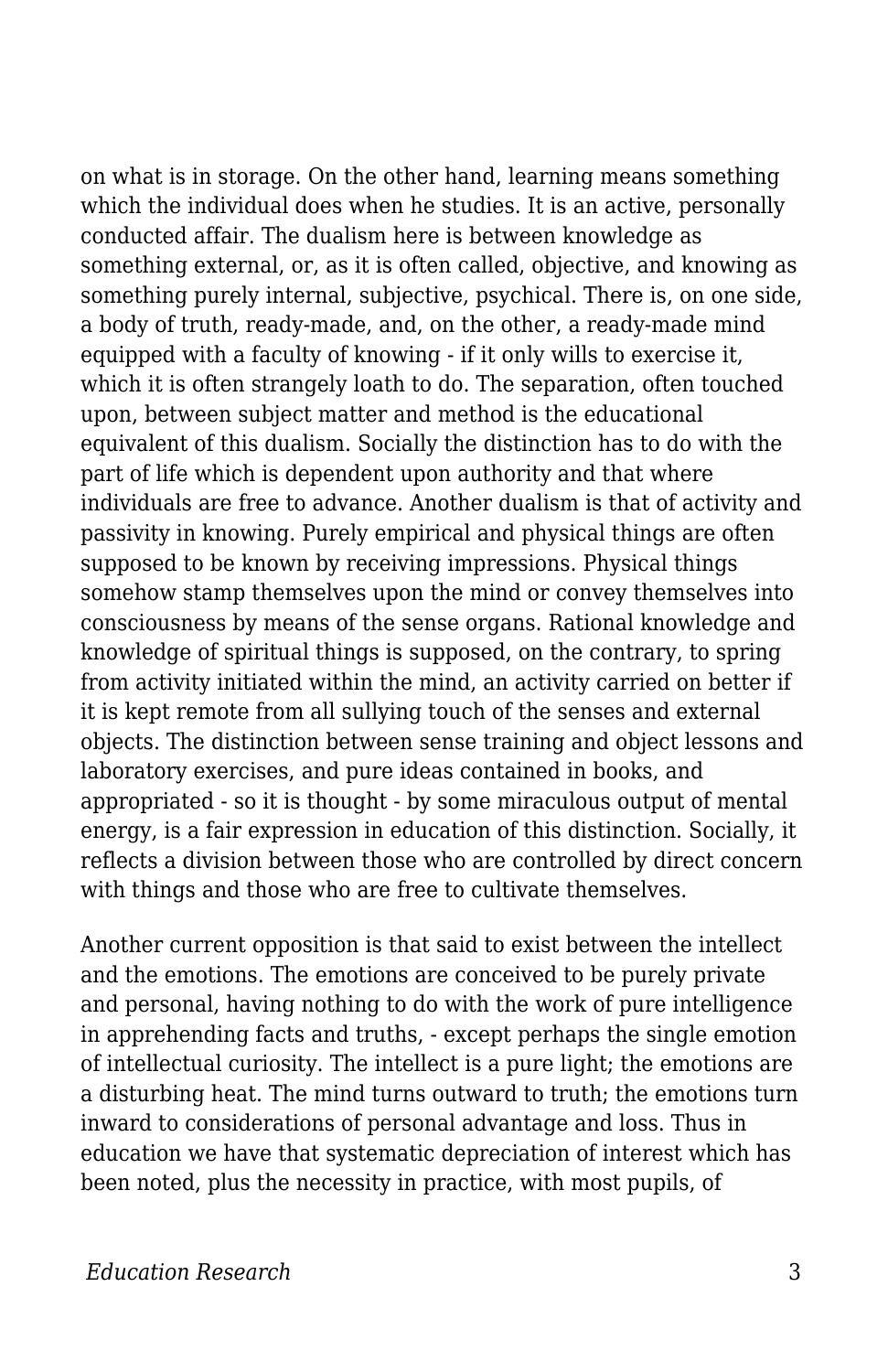recourse to extraneous and irrelevant rewards and penalties in order to induce the person who has a mind (much as his clothes have a pocket) to apply that mind to the truths to be known. Thus we have the spectacle of professional educators decrying appeal to interest while they uphold with great dignity the need of reliance upon examinations, marks, promotions and emotions, prizes, and the timehonored paraphernalia of rewards and punishments. The effect of this situation in crippling the teacher's sense of humor has not received the attention which it deserves.

All of these separations culminate in one between knowing and doing, theory and practice, between mind as the end and spirit of action and the body as its organ and means. We shall not repeat what has been said about the source of this dualism in the division of society into a class laboring with their muscles for material sustenance and a class which, relieved from economic pressure, devotes itself to the arts of expression and social direction. Nor is it necessary to speak again of the educational evils which spring from the separation. We shall be content to summarize the forces which tend to make the untenability of this conception obvious and to replace it by the idea of continuity.

(i) The advance of physiology and the psychology associated with it have shown the connection of mental activity with that of the nervous system. Too often recognition of connection has stopped short at this point; the older dualism of soul and body has been replaced by that of the brain and the rest of the body. But in fact the nervous system is only a specialized mechanism for keeping all bodily activities working together. Instead of being isolated from them, as an organ of knowing from organs of motor response, it is the organ by which they interact responsively with one another. The brain is essentially an organ for effecting the reciprocal adjustment to each other of the stimuli received from the environment and responses directed upon it. Note that the adjusting is reciprocal; the brain not only enables organic activity to be brought to bear upon any object of the environment in response to a sensory stimulation, but this response also determines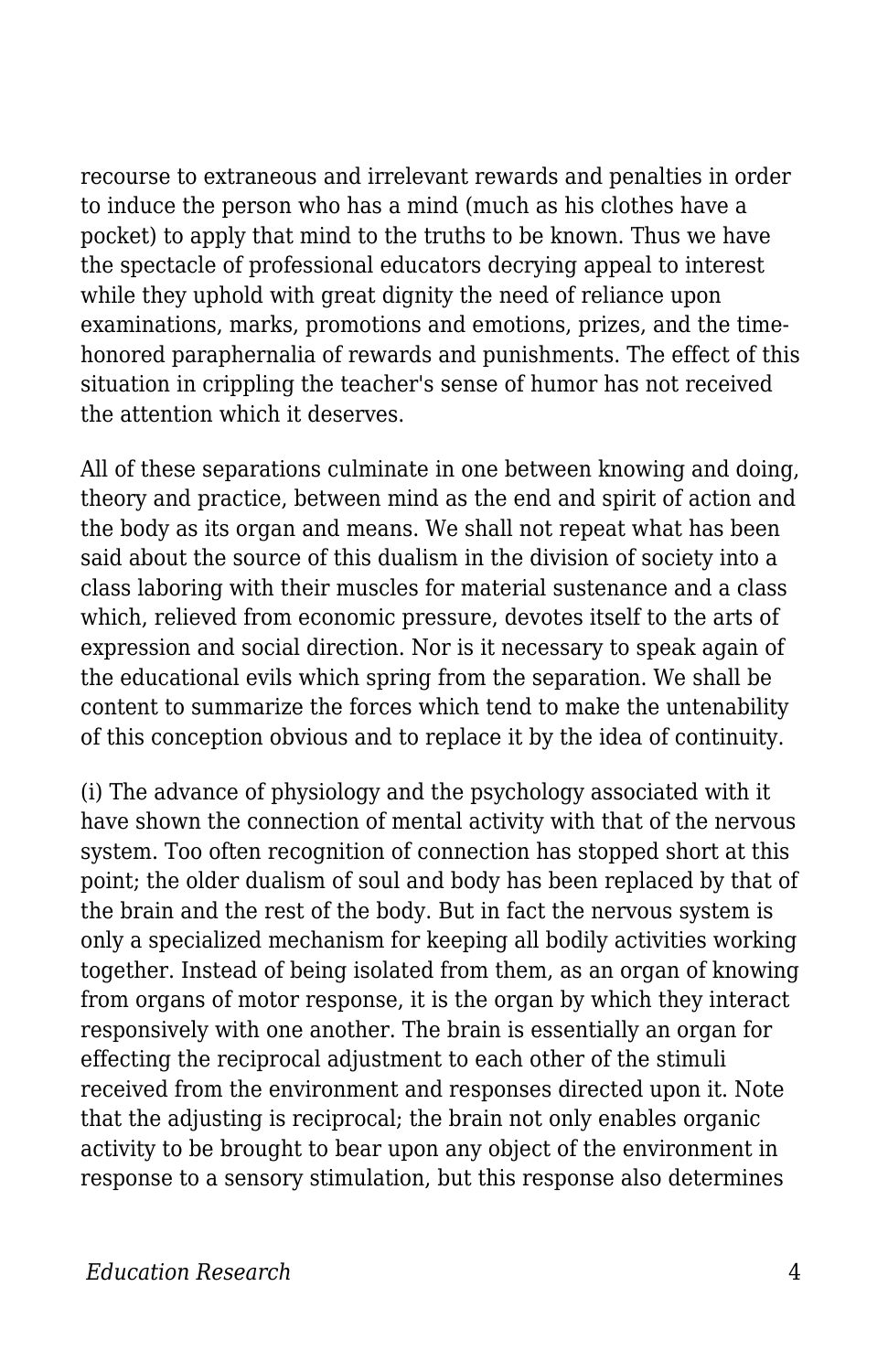what the next stimulus will be. See what happens, for example, when a carpenter is at work upon a board, or an etcher upon his plate - or in any case of a consecutive activity. While each motor response is adjusted to the state of affairs indicated through the sense organs, that motor response shapes the next sensory stimulus. Generalizing this illustration, the brain is the machinery for a constant reorganizing of activity so as to maintain its continuity; that is to say, to make such modifications in future action as are required because of what has already been done. The continuity of the work of the carpenter distinguishes it from a routine repetition of identically the same motion, and from a random activity where there is nothing cumulative. What makes it continuous, consecutive, or concentrated is that each earlier act prepares the way for later acts, while these take account of or reckon with the results already attained - the basis of all responsibility. No one who has realized the full force of the facts of the connection of knowing with the nervous system and of the nervous system with the readjusting of activity continuously to meet new conditions, will doubt that knowing has to do with reorganizing activity, instead of being something isolated from all activity, complete on its own account.

(ii) The development of biology clinches this lesson, with its discovery of evolution. For the philosophic significance of the doctrine of evolution lies precisely in its emphasis upon continuity of simpler and more complex organic forms until we reach man. The development of organic forms begins with structures where the adjustment of environment and organism is obvious, and where anything which can be called mind is at a minimum. As activity becomes more complex, coordinating a greater number of factors in space and time, intelligence plays a more and more marked role, for it has a larger span of the future to forecast and plan for. The effect upon the theory of knowing is to displace the notion that it is the activity of a mere onlooker or spectator of the world, the notion which goes with the idea of knowing as something complete in itself. For the doctrine of organic development means that the living creature is a part of the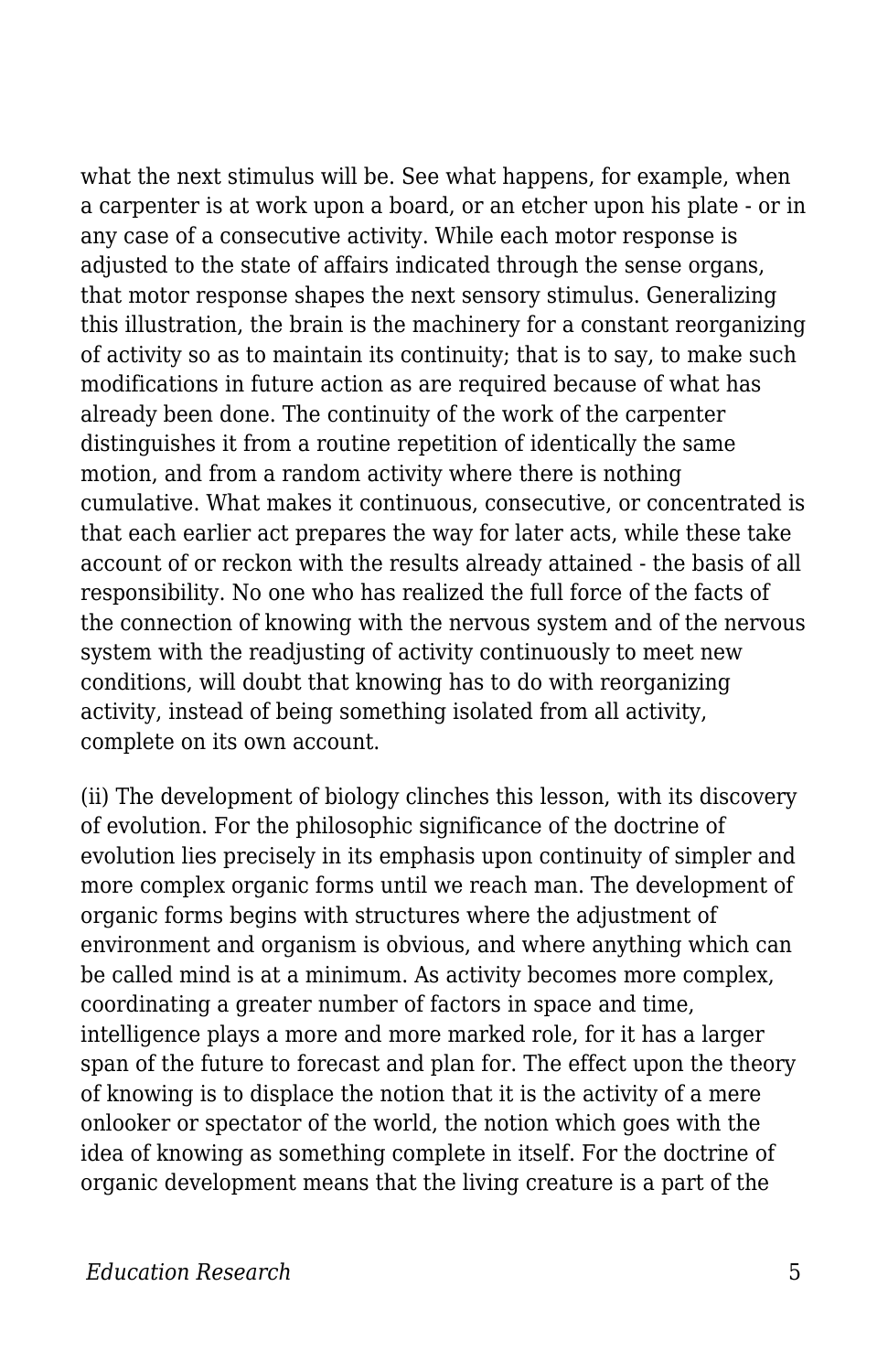world, sharing its vicissitudes and fortunes, and making itself secure in its precarious dependence only as it intellectually identifies itself with the things about it, and, forecasting the future consequences of what is going on, shapes its own activities accordingly. If the living, experiencing being is an intimate participant in the activities of the world to which it belongs, then knowledge is a mode of participation, valuable in the degree in which it is effective. It cannot be the idle view of an unconcerned spectator.

(iii) The development of the experimental method as the method of getting knowledge and of making sure it is knowledge, and not mere opinion - the method of both discovery and proof - is the remaining great force in bringing about a transformation in the theory of knowledge. The experimental method has two sides. (i) On one hand, it means that we have no right to call anything knowledge except where our activity has actually produced certain physical changes in things, which agree with and confirm the conception entertained. Short of such specific changes, our beliefs are only hypotheses, theories, suggestions, guesses, and are to be entertained tentatively and to be utilized as indications of experiments to be tried. (ii) On the other hand, the experimental method of thinking signifies that thinking is of avail; that it is of avail in just the degree in which the anticipation of future consequences is made on the basis of thorough observation of present conditions. Experimentation, in other words, is not equivalent to blind reacting. Such surplus activity - a surplus with reference to what has been observed and is now anticipated - is indeed an unescapable factor in all our behavior, but it is not experiment save as consequences are noted and are used to make predictions and plans in similar situations in the future. The more the meaning of the experimental method is perceived, the more our trying out of a certain way of treating the material resources and obstacles which confront us embodies a prior use of intelligence. What we call magic was with respect to many things the experimental method of the savage; but for him to try was to try his luck, not his ideas. The scientific experimental method is, on the contrary, a trial of ideas;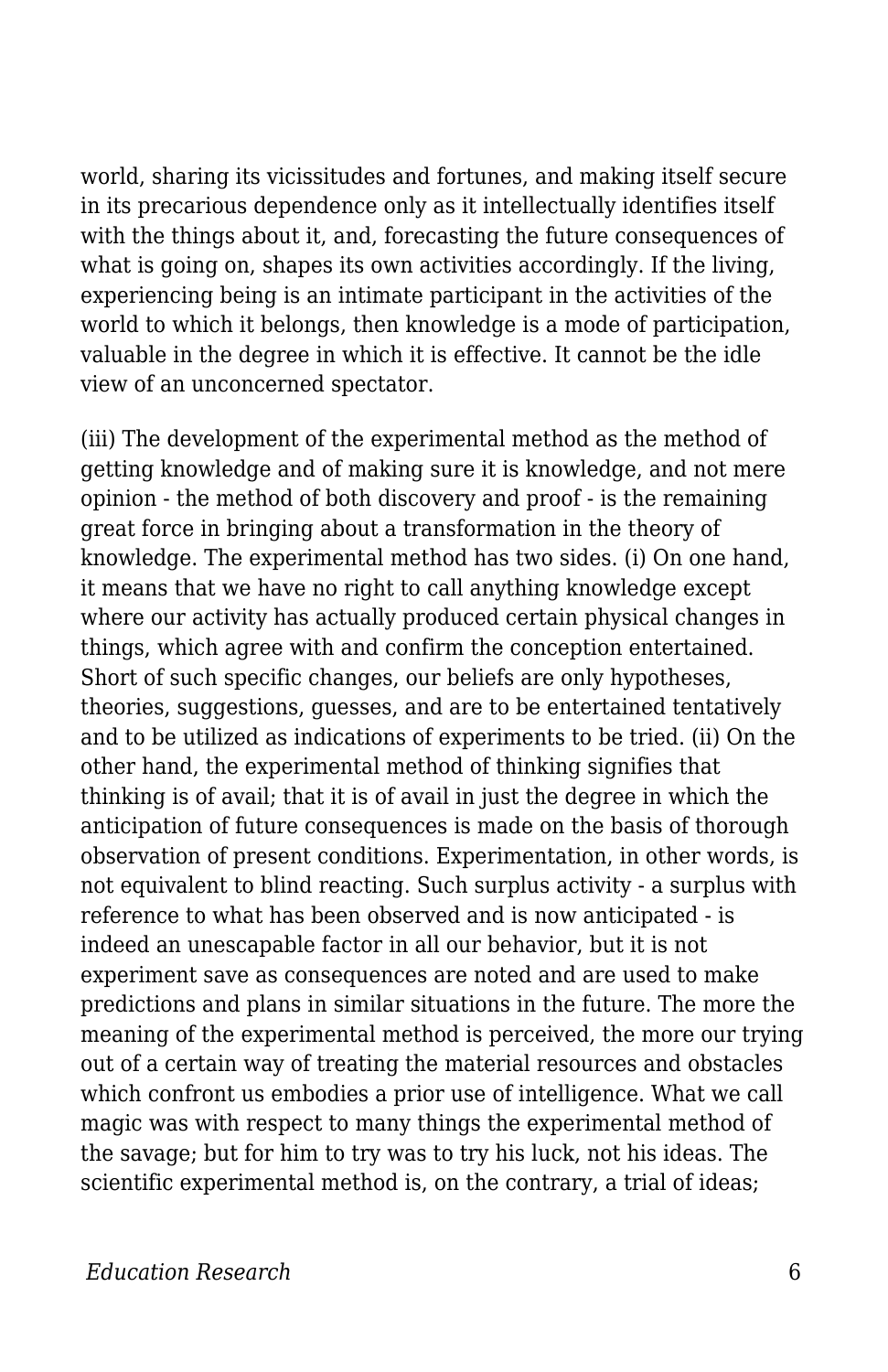hence even when practically - or immediately - unsuccessful, it is intellectual, fruitful; for we learn from our failures when our endeavors are seriously thoughtful.

The experimental method is new as a scientific resource - as a systematized means of making knowledge, though as old as life as a practical device. Hence it is not surprising that men have not recognized its full scope. For the most part, its significance is regarded as belonging to certain technical and merely physical matters. It will doubtless take a long time to secure the perception that it holds equally as to the forming and testing of ideas in social and moral matters. Men still want the crutch of dogma, of beliefs fixed by authority, to relieve them of the trouble of thinking and the responsibility of directing their activity by thought. They tend to confine their own thinking to a consideration of which one among the rival systems of dogma they will accept. Hence the schools are better adapted, as John Stuart Mill said, to make disciples than inquirers. But every advance in the influence of the experimental method is sure to aid in outlawing the literary, dialectic, and authoritative methods of forming beliefs which have governed the schools of the past, and to transfer their prestige to methods which will procure an active concern with things and persons, directed by aims of increasing temporal reach and deploying greater range of things in space. In time the theory of knowing must be derived from the practice which is most successful in making knowledge; and then that theory will be employed to improve the methods which are less successful.

## **2. Schools of Method**

There are various systems of philosophy with characteristically different conceptions of the method of knowing. Some of them are named scholasticism, sensationalism, rationalism, idealism, realism, empiricism, transcendentalism, pragmatism, etc. Many of them have been criticized in connection with the discussion of some educational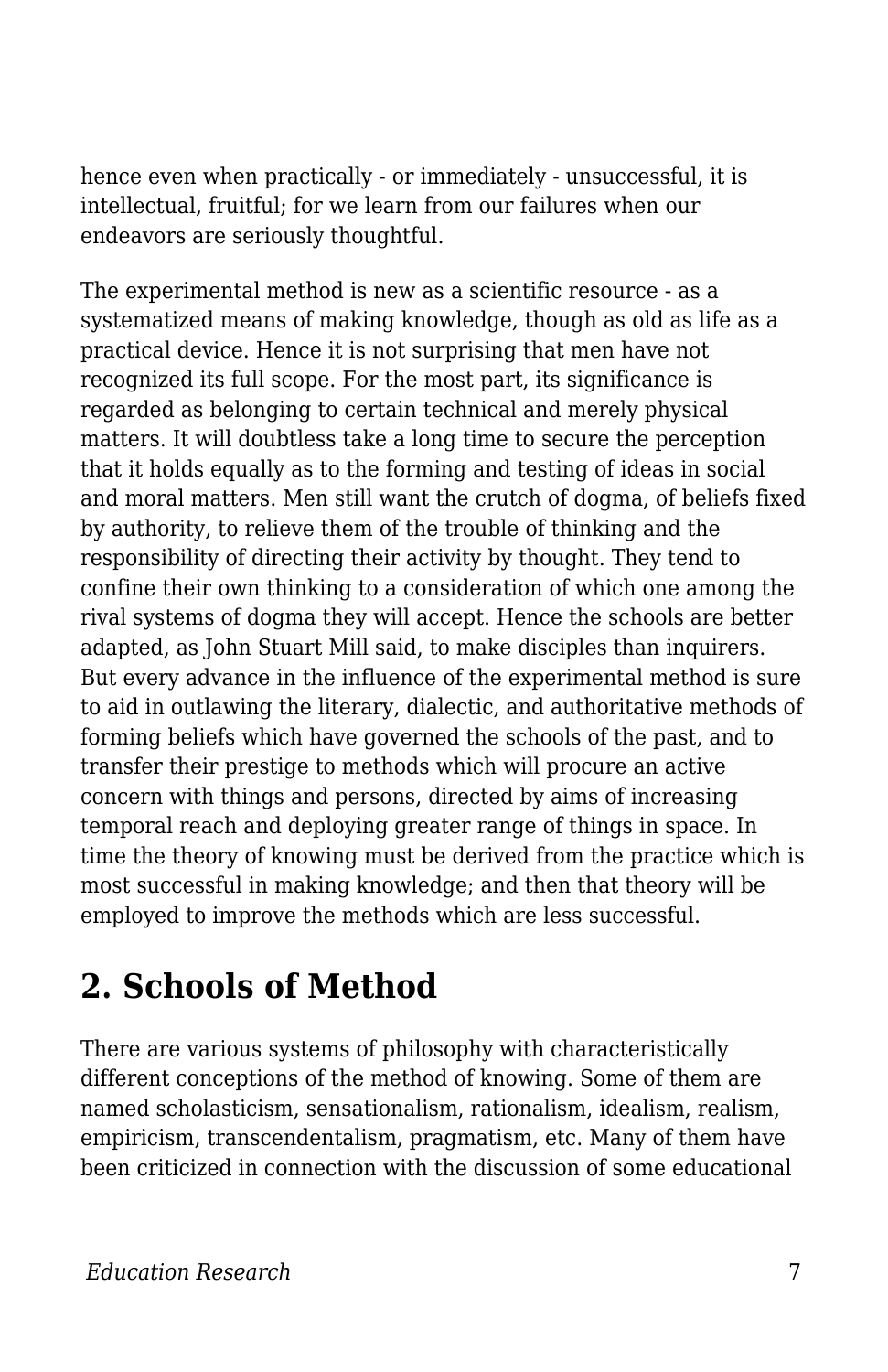problem. We are here concerned with them as involving deviations from that method which has proved most effective in achieving knowledge, for a consideration of the deviations may render clearer the true place of knowledge in experience. In brief, the function of knowledge is to make one experience freely available in other experiences. The word "freely" marks the difference between the principle of knowledge and that of habit. Habit means that an individual undergoes a modification through an experience, which modification forms a predisposition to easier and more effective action in a like direction in the future. Thus it also has the function of making one experience available in subsequent experiences. Within certain limits, it performs this function successfully. But habit, apart from knowledge, does not make allowance for change of conditions, for novelty. Prevision of change is not part of its scope, for habit assumes the essential likeness of the new situation with the old. Consequently it often leads astray, or comes between a person and the successful performance of his task, just as the skill, based on habit alone, of the mechanic will desert him when something unexpected occurs in the running of the machine. But a man who understands the machine is the man who knows what he is about. He knows the conditions under which a given habit works, and is in a position to introduce the changes which will readapt it to new conditions.

In other words, knowledge is a perception of those connections of an object which determine its applicability in a given situation. To take an extreme example; savages react to a flaming comet as they are accustomed to react to other events which threaten the security of their life. Since they try to frighten wild animals or their enemies by shrieks, beating of gongs, brandishing of weapons, etc., they use the same methods to scare away the comet. To us, the method is plainly absurd - so absurd that we fail to note that savages are simply falling back upon habit in a way which exhibits its limitations. The only reason we do not act in some analogous fashion is because we do not take the comet as an isolated, disconnected event, but apprehend it in its connections with other events. We place it, as we say, in the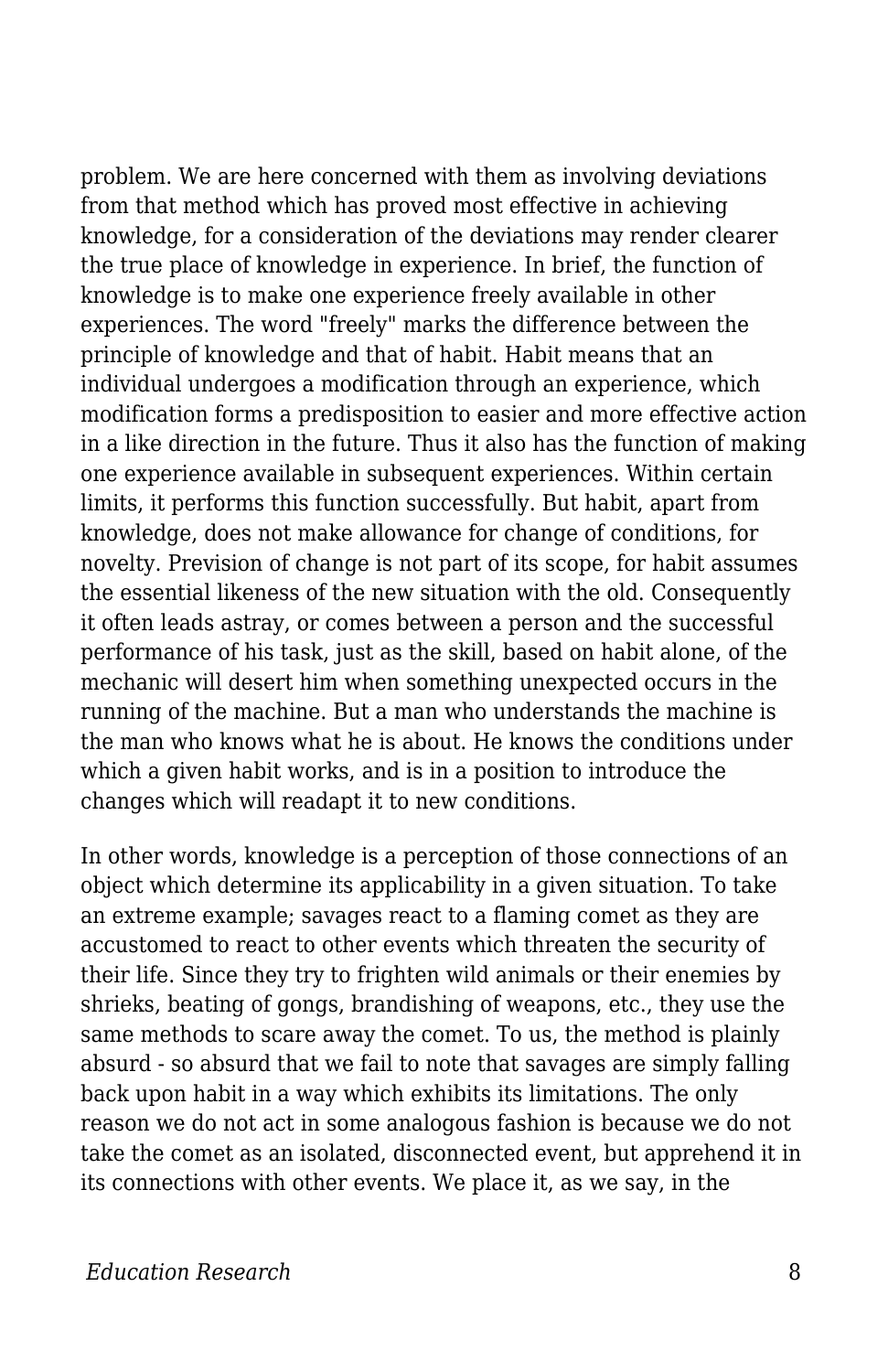astronomical system. We respond to its connections and not simply to the immediate occurrence. Thus our attitude to it is much freer. We may approach it, so to speak, from any one of the angles provided by its connections. We can bring into play, as we deem wise, any one of the habits appropriate to any one of the connected objects. Thus we get at a new event indirectly instead of immediately - by invention, ingenuity, resourcefulness. An ideally perfect knowledge would represent such a network of interconnections that any past experience would offer a point of advantage from which to get at the problem presented in a new experience. In fine, while a habit apart from knowledge supplies us with a single fixed method of attack, knowledge means that selection may be made from a much wider range of habits.

Two aspects of this more general and freer availability of former experiences for subsequent ones may be distinguished. (See ante, p. 77.) (i) One, the more tangible, is increased power of control. What cannot be managed directly may be handled indirectly; or we can interpose barriers between us and undesirable consequences; or we may evade them if we cannot overcome them. Genuine knowledge has all the practical value attaching to efficient habits in any case. (ii) But it also increases the meaning, the experienced significance, attaching to an experience. A situation to which we respond capriciously or by routine has only a minimum of conscious significance; we get nothing mentally from it. But wherever knowledge comes into play in determining a new experience there is mental reward; even if we fail practically in getting the needed control we have the satisfaction of experiencing a meaning instead of merely reacting physically.

While the content of knowledge is what has happened, what is taken as finished and hence settled and sure, the reference of knowledge is future or prospective. For knowledge furnishes the means of understanding or giving meaning to what is still going on and what is to be done. The knowledge of a physician is what he has found out by personal acquaintance and by study of what others have ascertained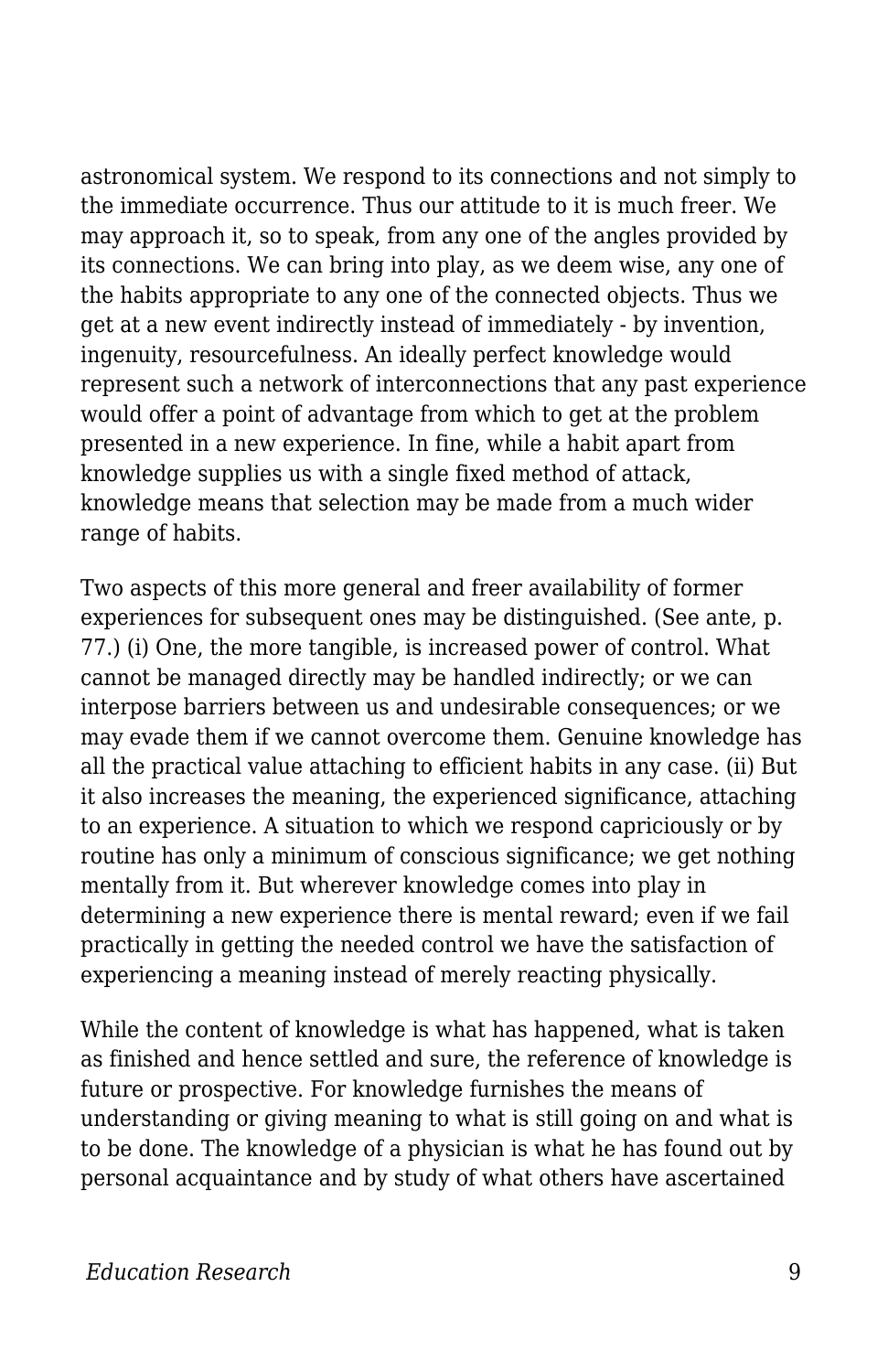and recorded. But it is knowledge to him because it supplies the resources by which he interprets the unknown things which confront him, fills out the partial obvious facts with connected suggested phenomena, foresees their probable future, and makes plans accordingly. When knowledge is cut off from use in giving meaning to what is blind and baffling, it drops out of consciousness entirely or else becomes an object of aesthetic contemplation. There is much emotional satisfaction to be had from a survey of the symmetry and order of possessed knowledge, and the satisfaction is a legitimate one. But this contemplative attitude is aesthetic, not intellectual. It is the same sort of joy that comes from viewing a finished picture or a well composed landscape. It would make no difference if the subject matter were totally different, provided it had the same harmonious organization. Indeed, it would make no difference if it were wholly invented, a play of fancy. Applicability to the world means not applicability to what is past and gone - that is out of the question by the nature of the case; it means applicability to what is still going on, what is still unsettled, in the moving scene in which we are implicated. The very fact that we so easily overlook this trait, and regard statements of what is past and out of reach as knowledge is because we assume the continuity of past and future. We cannot entertain the conception of a world in which knowledge of its past would not be helpful in forecasting and giving meaning to its future. We ignore the prospective reference just because it is so irretrievably implied.

Yet many of the philosophic schools of method which have been mentioned transform the ignoring into a virtual denial. They regard knowledge as something complete in itself irrespective of its availability in dealing with what is yet to be. And it is this omission which vitiates them and which makes them stand as sponsors for educational methods which an adequate conception of knowledge condemns. For one has only to call to mind what is sometimes treated in schools as acquisition of knowledge to realize how lacking it is in any fruitful connection with the ongoing experience of the students -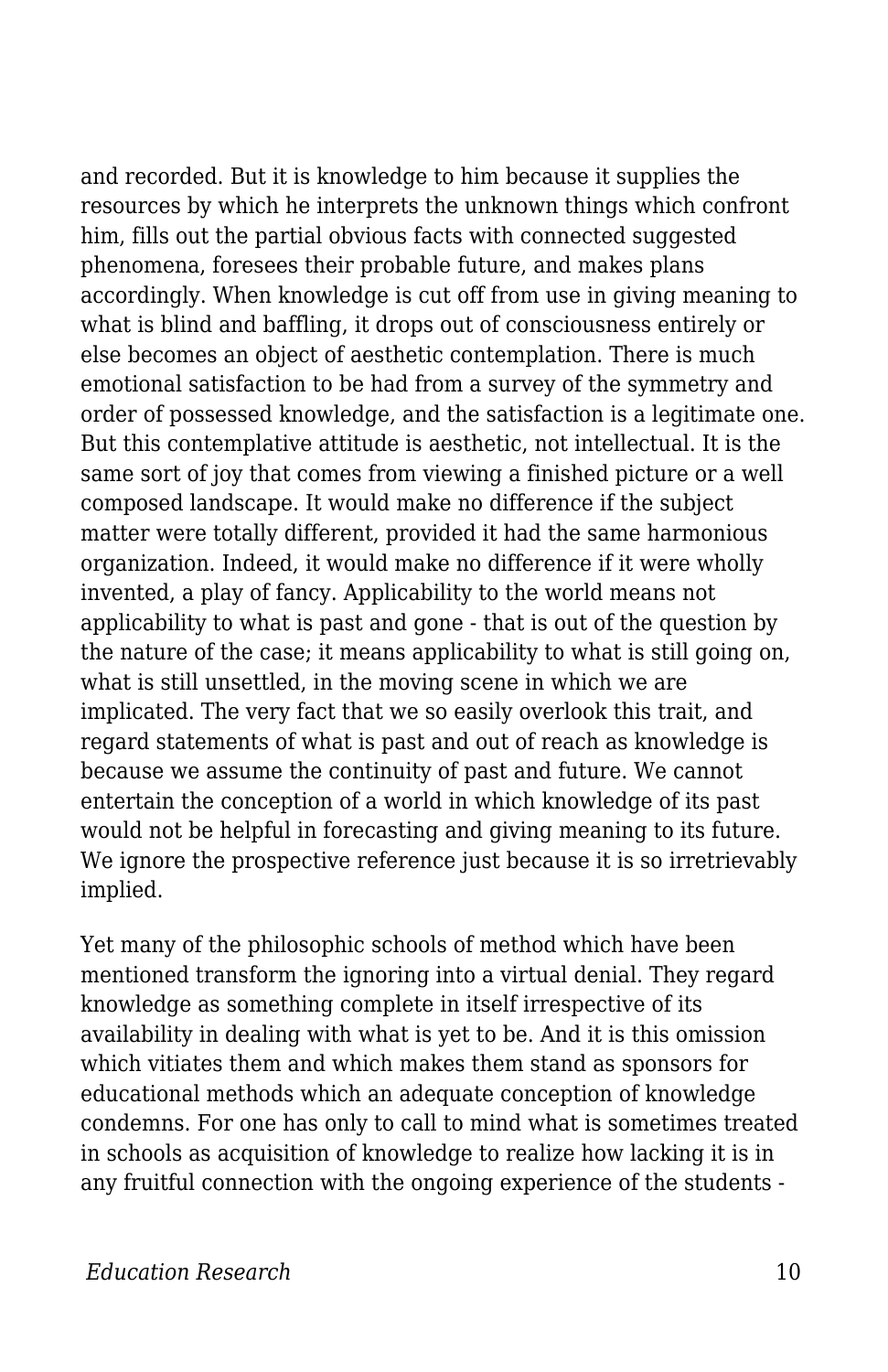how largely it seems to be believed that the mere appropriation of subject matter which happens to be stored in books constitutes knowledge. No matter how true what is learned to those who found it out and in whose experience it functioned, there is nothing which makes it knowledge to the pupils. It might as well be something about Mars or about some fanciful country unless it fructifies in the individual's own life.

At the time when scholastic method developed, it had relevancy to social conditions. It was a method for systematizing and lending rational sanction to material accepted on authority. This subject matter meant so much that it vitalized the defining and systematizing brought to bear upon it. Under present conditions the scholastic method, for most persons, means a form of knowing which has no especial connection with any particular subject matter. It includes making distinctions, definitions, divisions, and classifications for the mere sake of making them - with no objective in experience. The view of thought as a purely physical activity having its own forms, which are applied to any material as a seal may be stamped on any plastic stuff, the view which underlies what is termed formal logic is essentially the scholastic method generalized. The doctrine of formal discipline in education is the natural counterpart of the scholastic method.

The contrasting theories of the method of knowledge which go by the name of sensationalism and rationalism correspond to an exclusive emphasis upon the particular and the general respectively - or upon bare facts on one side and bare relations on the other. In real knowledge, there is a particularizing and a generalizing function working together. So far as a situation is confused, it has to be cleared up; it has to be resolved into details, as sharply defined as possible. Specified facts and qualities constitute the elements of the problem to be dealt with, and it is through our sense organs that they are specified. As setting forth the problem, they may well be termed particulars, for they are fragmentary. Since our task is to discover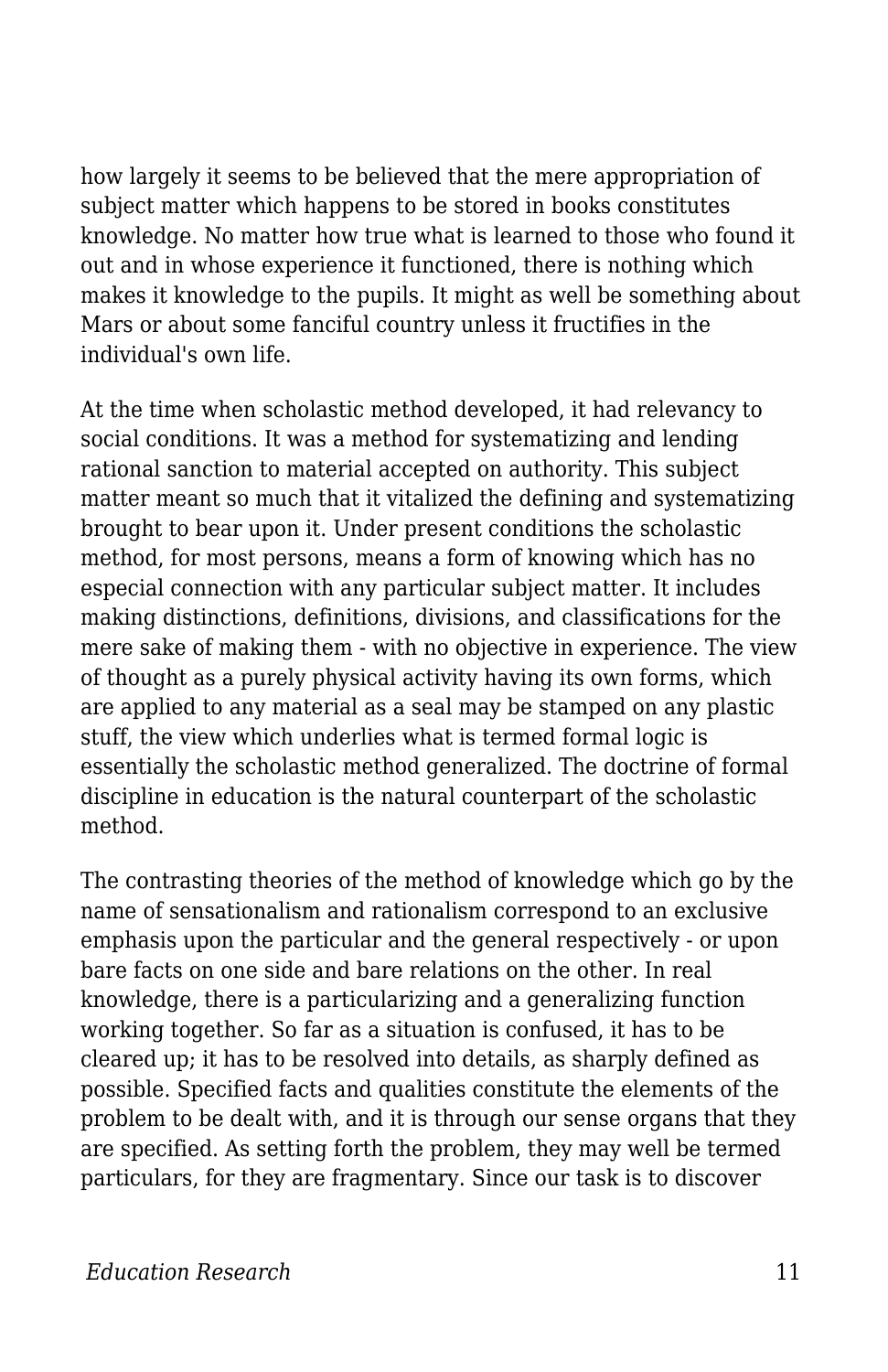their connections and to recombine them, for us at the time they are partial. They are to be given meaning; hence, just as they stand, they lack it. Anything which is to be known, whose meaning has still to be made out, offers itself as particular. But what is already known, if it has been worked over with a view to making it applicable to intellectually mastering new particulars, is general in function. Its function of introducing connection into what is otherwise unconnected constitutes its generality. Any fact is general if we use it to give meaning to the elements of a new experience. "Reason" is just the ability to bring the subject matter of prior experience to bear to perceive the significance of the subject matter of a new experience. A person is reasonable in the degree in which he is habitually open to seeing an event which immediately strikes his senses not as an isolated thing but in its connection with the common experience of mankind.

Without the particulars as they are discriminated by the active responses of sense organs, there is no material for knowing and no intellectual growth. Without placing these particulars in the context of the meanings wrought out in the larger experience of the past without the use of reason or thought - particulars are mere excitations or irritations. The mistake alike of the sensational and the rationalistic schools is that each fails to see that the function of sensory stimulation and thought is relative to reorganizing experience in applying the old to the new, thereby maintaining the continuity or consistency of life. The theory of the method of knowing which is advanced in these pages may be termed pragmatic. Its essential feature is to maintain the continuity of knowing with an activity which purposely modifies the environment. It holds that knowledge in its strict sense of something possessed consists of our intellectual resources - of all the habits that render our action intelligent. Only that which has been organized into our disposition so as to enable us to adapt the environment to our needs and to adapt our aims and desires to the situation in which we live is really knowledge. Knowledge is not just something which we are now conscious of, but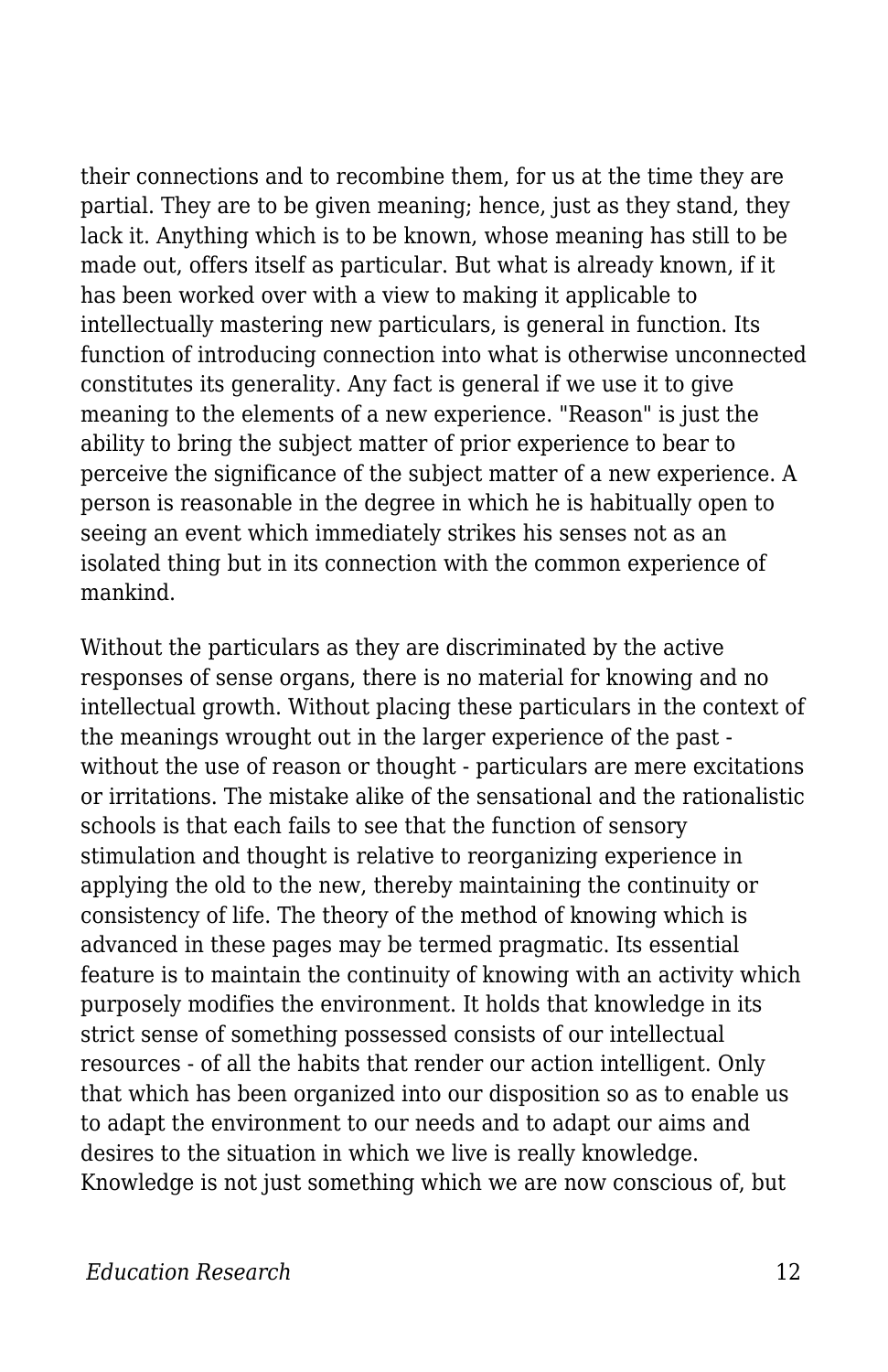consists of the dispositions we consciously use in understanding what now happens. Knowledge as an act is bringing some of our dispositions to consciousness with a view to straightening out a perplexity, by conceiving the connection between ourselves and the world in which we live.

## **Summary**

Such social divisions as interfere with free and full intercourse react to make the intelligence and knowing of members of the separated classes one-sided. Those whose experience has to do with utilities cut off from the larger end they subserve are practical empiricists; those who enjoy the contemplation of a realm of meanings in whose active production they have had no share are practical rationalists. Those who come in direct contact with things and have to adapt their activities to them immediately are, in effect, realists; those who isolate the meanings of these things and put them in a religious or so-called spiritual world aloof from things are, in effect, idealists. Those concerned with progress, who are striving to change received beliefs, emphasize the individual factor in knowing; those whose chief business it is to withstand change and conserve received truth emphasize the universal and the fixed - and so on. Philosophic systems in their opposed theories of knowledge present an explicit formulation of the traits characteristic of these cut-off and one-sided segments of experience - one-sided because barriers to intercourse prevent the experience of one from being enriched and supplemented by that of others who are differently situated.

In an analogous way, since democracy stands in principle for free interchange, for social continuity, it must develop a theory of knowledge which sees in knowledge the method by which one experience is made available in giving direction and meaning to another. The recent advances in physiology, biology, and the logic of the experimental sciences supply the specific intellectual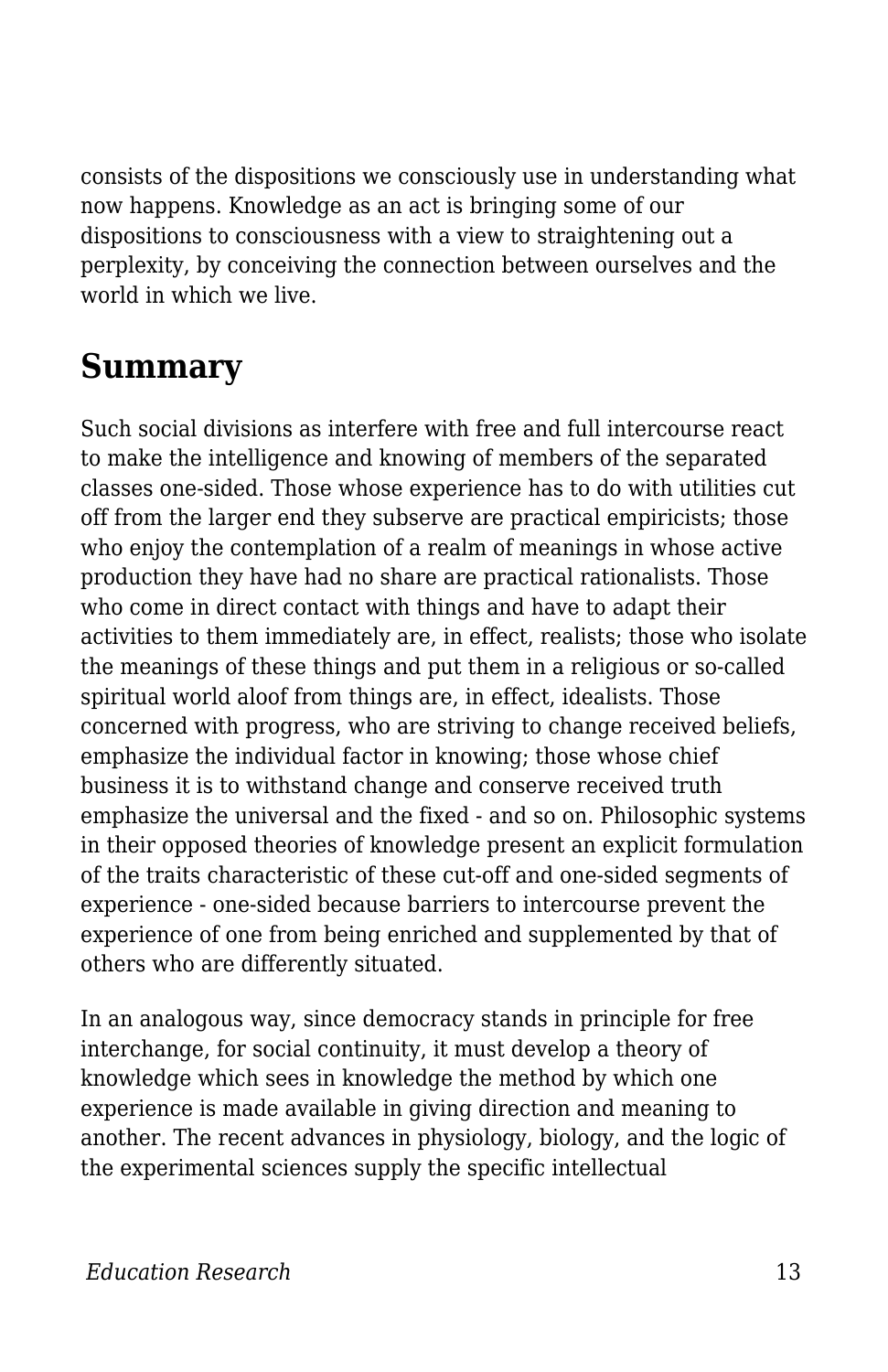instrumentalities demanded to work out and formulate such a theory. Their educational equivalent is the connection of the acquisition of knowledge in the schools with activities, or occupations, carried on in a medium of associated life.